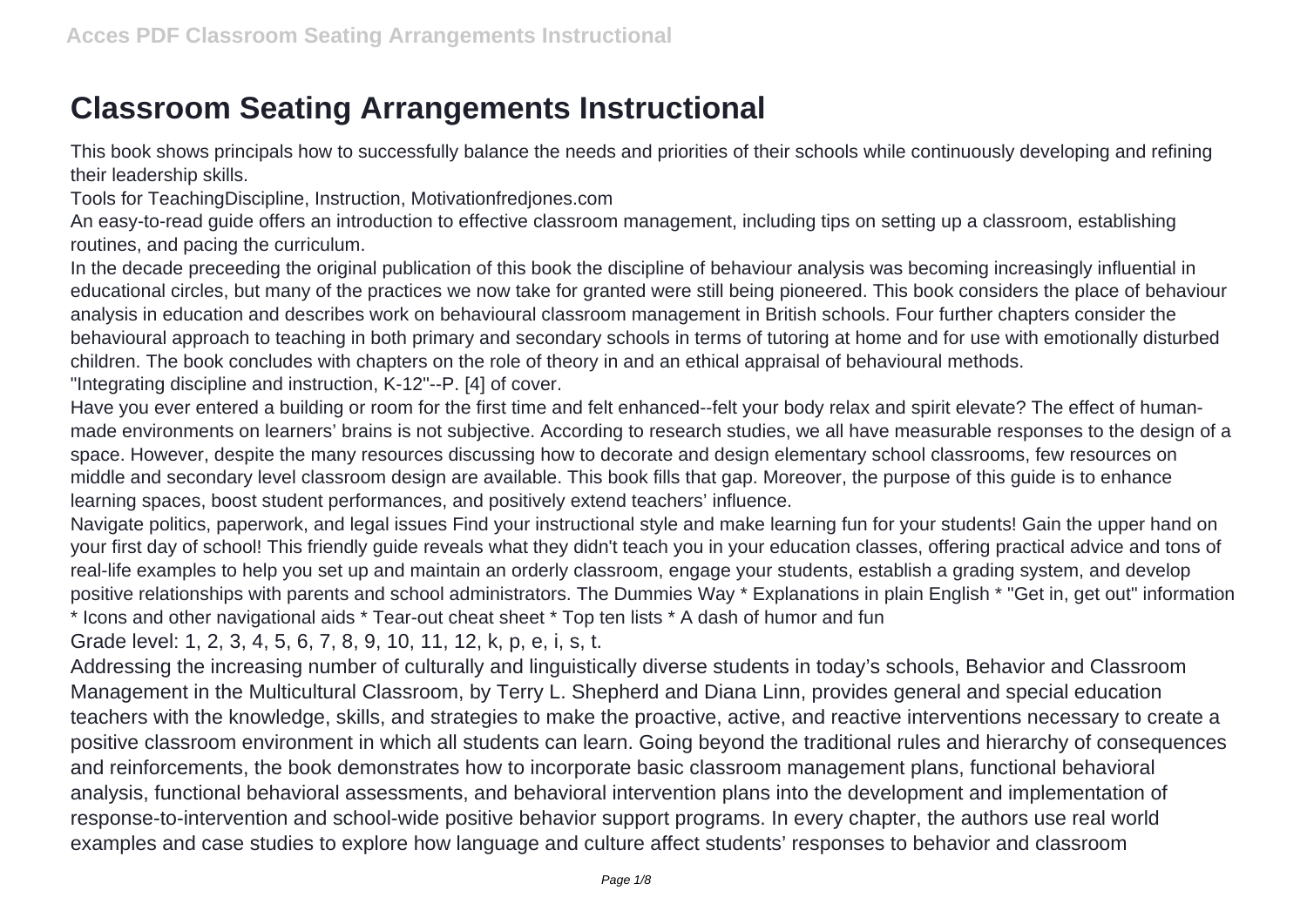management. Unique chapters cover social skills training and collaborating with families of diverse students.

By Chad Ostrowski, Tiffany Ott, Rae Hughart, Jeff Gargas The Teach Better mindset is all about your commitment to be your best self and reach your students in more meaningful ways than you ever imagined. Members of the Teach Better team share their personal journeys as well as stories from other educators who share a vision to be better every day.

Creating Your Teaching Plan: A Guide for Effective Teaching was written to provide you with numerous practical, research-based ideas which you can use in your particular classroom setting. It contains tried and tested strategies to help you be successful, whether you're a new teacher, one returning after an absence, or an experienced teacher looking for new methods. This worktext is organized around five critical areas necessary for successful teaching: [ Starting the Year [ Planning [ Monitoring and Assessing Learning [ Managing the Classroom [ Enhancing Reading/Literacy Skills After you have completed the activities in this worktext, you will have a written plan for starting your year. This is not a guarantee that the year will be easy or successful, but you will have developed the foundation necessary to enhance student learning.

With the paradigm shift to student-centered learning, thephysical teaching space is being examined The configuration ofclassrooms, the technology within them, and the behaviors theyencourage are frequently represented as a barrier to enactingstudent-centered teaching methods, because traditionally designedrooms typically lack flexibility in seating arrangement, areconfigured to privilege a speaker at the front of the room, andlack technology to facilitate student collaboration. But many colleges and universities are redesigning the spaces inwhich students learn, collapsing traditional lecture halls and labsto create new, hybrid spaces—large technology-enrichedstudios—with the flexibility to support active andcollaborative learning in larger class sizes. With this change, ourclassrooms are coming to embody the 21st-century pedagogy whichmany educators accept, and research and teaching practice arebeginning to help us to understand the educational implications ofthoughtfully engineered classrooms—in particular, that spaceand how we use it affects what, how, and how much studentslearn. This is the 137th volume of this Jossey-Bass higher educationseries. It offers a comprehensive range of ideas and techniques forimproving college teaching based on the experience of seasonedinstructors and the latest findings of educational andpsychological researchers. Being a great teacher is more than lesson plans and seating charts. In this revised and expanded new edition of the classic bestseller, you learn what it takes to be the very best educator you can be, starting from day one in your new classroom! Filled with real-world life lessons from experienced teachers as well as practical tips and techniques, you'll gain the skill and confidence you need to create a successful learning environment for you and your students, including how to: Organize a classroom Create engaging lesson plans Set ground rules and use proper behavior management Deal with prejudice, controversy, and violence Work with colleagues and navigate the chain of command Incorporate mandatory test preparation within the curriculum Implement the latest educational theories In this book, veteran teacher Melissa Kelly provides you with the confidence you'll need to step into class and teach right from the start.

While Active Learning Classrooms, or ALCs, offer rich new environments for learning, they present many new challenges to faculty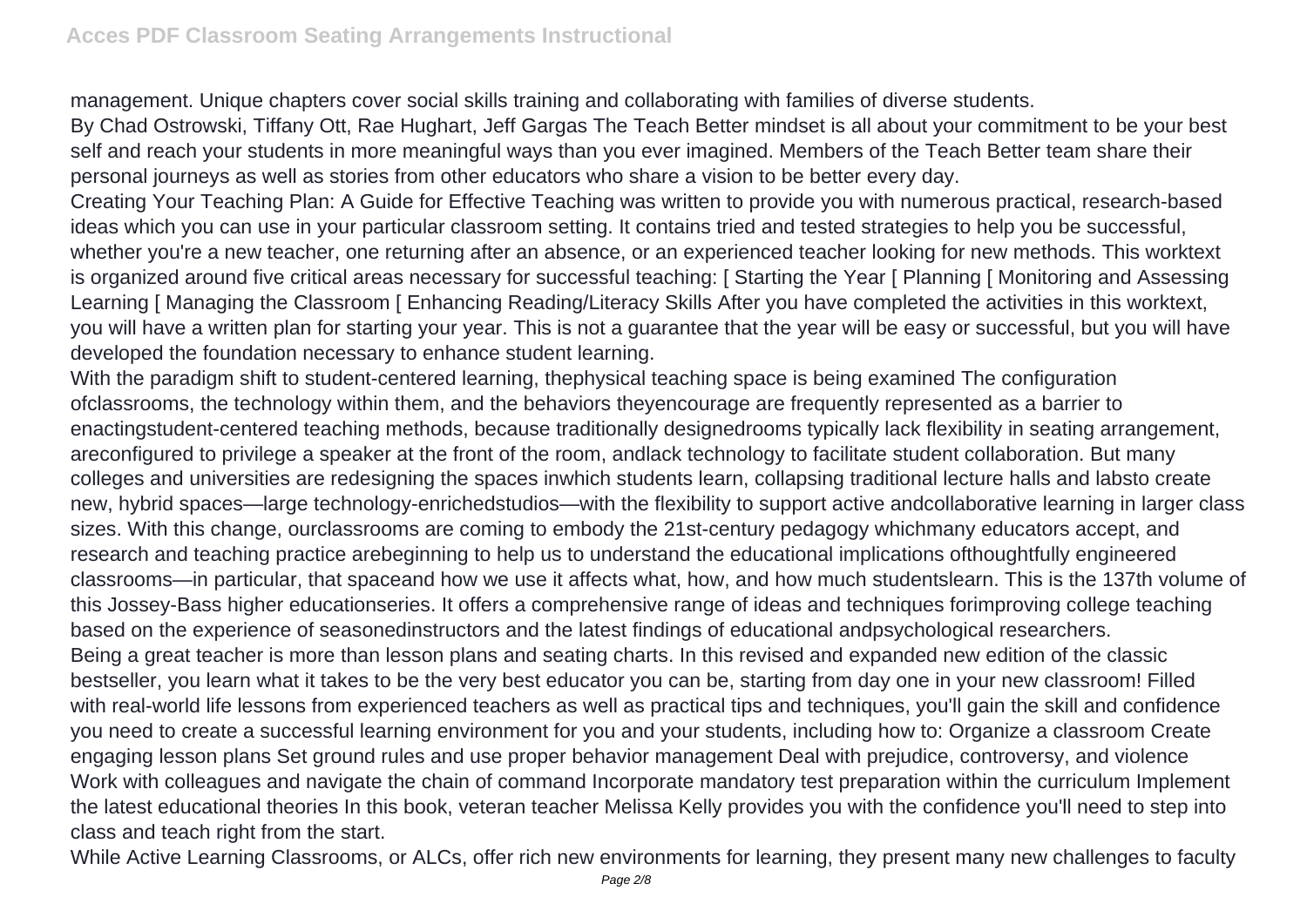because, among other things, they eliminate the room's central focal point and disrupt the conventional seating plan to which faculty and students have become accustomed. The importance of learning how to use these classrooms well and to capitalize on their special features is paramount. The potential they represent can be realized only when they facilitate improved learning outcomes and engage students in the learning process in a manner different from traditional classrooms and lecture halls. This book provides an introduction to ALCs, briefly covering their history and then synthesizing the research on these spaces to provide faculty with empirically based, practical guidance on how to use these unfamiliar spaces effectively. Among the questions this book addresses are: • How can instructors mitigate the apparent lack of a central focal point in the space? • What types of learning activities work well in the ALCs and take advantage of the affordances of the room? • How can teachers address familiar classroom-management challenges in these unfamiliar spaces? • If assessment and rapid feedback are critical in active learning, how do they work in a room filled with circular tables and no central focus point? • How do instructors balance group learning with the needs of the larger class? • How can students be held accountable when many will necessarily have their backs facing the instructor? • How can instructors evaluate the effectiveness of their teaching in these spaces? This book is intended for faculty preparing to teach in or already working in this new classroom environment; for administrators planning to create ALCs or experimenting with provisionally designed rooms; and for faculty developers helping teachers transition to using these new spaces.

Building on the success of the popular first edition, the author tackles the latest issues and practices in the field of classroom assessment. The No Child Left Behind Act has transformed the role of educational assessment, requiring annual assessments as part of a federal system of educational accountability. National accreditation organizations such NCATE have mandated standards-based performance and emphasized specific assessment benchmarks in meeting these standards. The inclusion movement to accommodate special-needs students in the regular education classroom also has impacted classroom assessment practices. Teacher assessment, classroom environment, test anxiety, the Race to the Top grants, and many more timely topics receive comprehensive yet accessible treatment. Banks provides thorough and well-documented discussions of performance assessment, essay and multiple-choice assessments, formative assessment, and reliability/validity issues as well as invaluable classroom assessment tools that include portfolios, rubrics, journals, and models such as Anderson and Krathwohls revision of Blooms Taxonomy. Gender and diversity issues, including learning differences and socioeconomic influences on student achievement, are given in-depth coverage. Outstanding features include case studies, point/counterpoint debates on controversial assessment topics and practices, teacher application exercises, thought-provoking self-assessment exercises, and end-of-chapter activities that include review questions and opportunities for directed learning.

With all that we know about how students learn, the nature of the world they will face after graduation, and the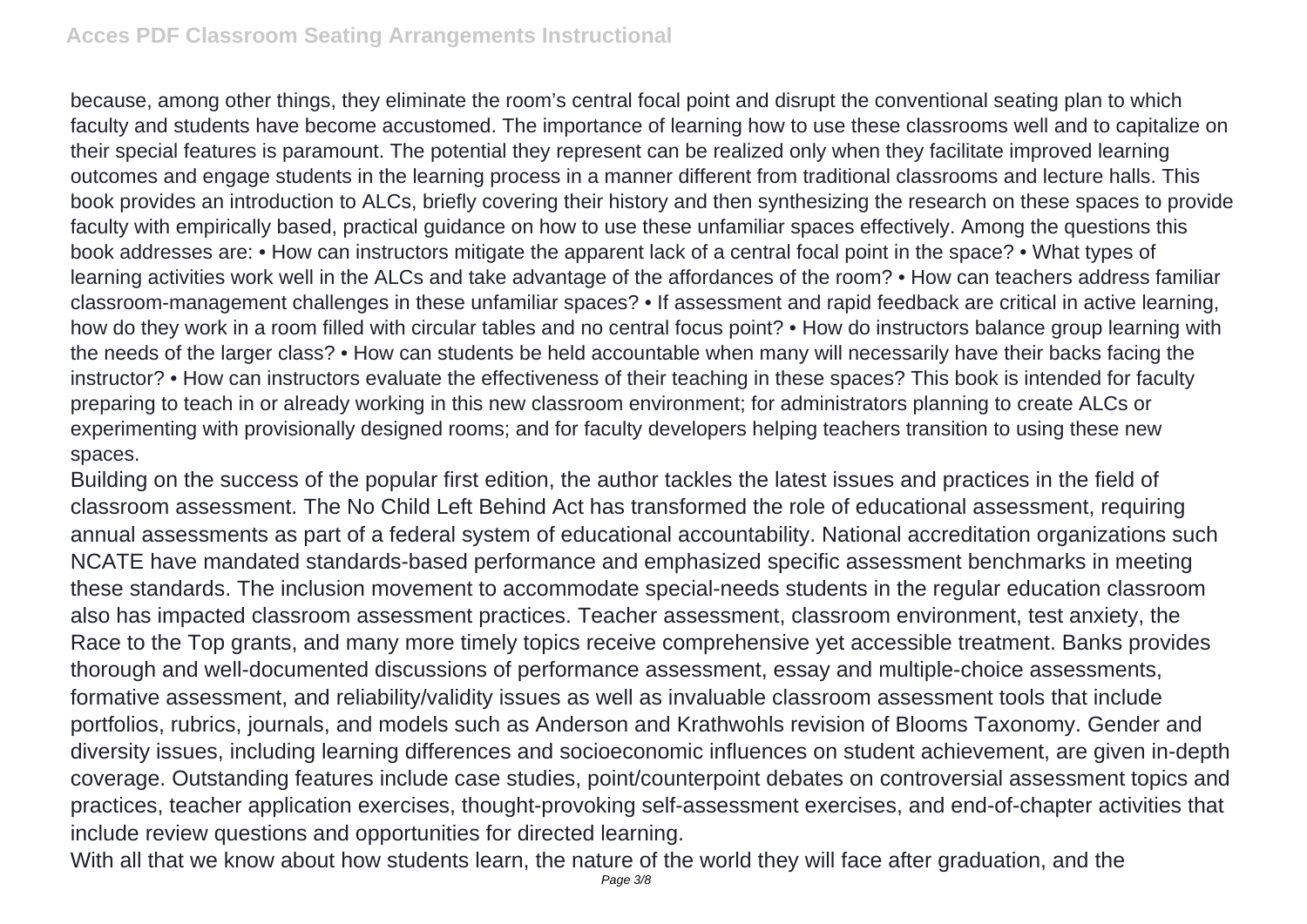educational inequities that have existed for centuries, maintaining a traditional, one-size-fits-all approach to teaching and learning is tantamount to instructional malpractice. International security, the success of global economies, and sustainability as a global society all depend on the success of our education system in the years to come. It's our obligation to prepare our students for their future—not our past. Authors Eric C. Sheninger and Thomas C. Murray outline eight keys—each a piece of a puzzle for transforming the K–12 education system of teaching and learning—to intentionally design tomorrow's schools so today's learners are prepared for success . . . and stand ready to create new industries, find new cures, and solve world problems. The traditional model of schooling ultimately prepares students for the industrial model of the past. If we want our students to become successful citizens in a global society, we must dramatically shift to a more personal approach. Failure is not an option. We can no longer wait. Let Learning Transformed show you how you can be a part of the solution. The authors encourage you to use the hashtag #LT8Keys to continue the discussion online.

Increase student learning with an effective classroom management plan! This resource helps teachers develop classroom management plans tailored to their specific needs and skills. The author presents a five-step process that includes introspection, observation, plan development, implementation, and plan revision. This unique field-tested book also covers: Worksheets with questions to guide each step of the process Ample vignettes and examples Numerous strategies for organization, discipline, classroom operation, and instruction Tips for working with diverse students Author Rich Czyz is on a mission to revolutionize professional learning for all educators. In The Four O'Clock Faculty, Rich identifies ways to make PD meaningful, efficient, and personally relevant. This book is a practical guide that reveals why some PD is so awful and what you can do to change the model for the betterment of everyone.

Although much has changed in schools in recent years, the power of differentiated instruction remains the same—and the need for it has only increased. Today's classroom is more diverse, more inclusive, and more plugged into technology than ever before. And it's led by teachers under enormous pressure to help decidedly unstandardized students meet an expanding set of rigorous, standardized learning targets. In this updated second edition of her best-selling classic work, Carol Ann Tomlinson offers these teachers a powerful and practical way to meet a challenge that is both very modern and completely timeless: how to divide their time, resources, and efforts to effectively instruct so many students of various backgrounds, readiness and skill levels, and interests. With a perspective informed by advances in research and deepened by more than 15 years of implementation feedback in all types of schools, Tomlinson explains the theoretical basis of differentiated instruction, explores the variables of curriculum and learning environment, shares dozens of instructional strategies, and then goes inside elementary and secondary classrooms in nearly all subject areas to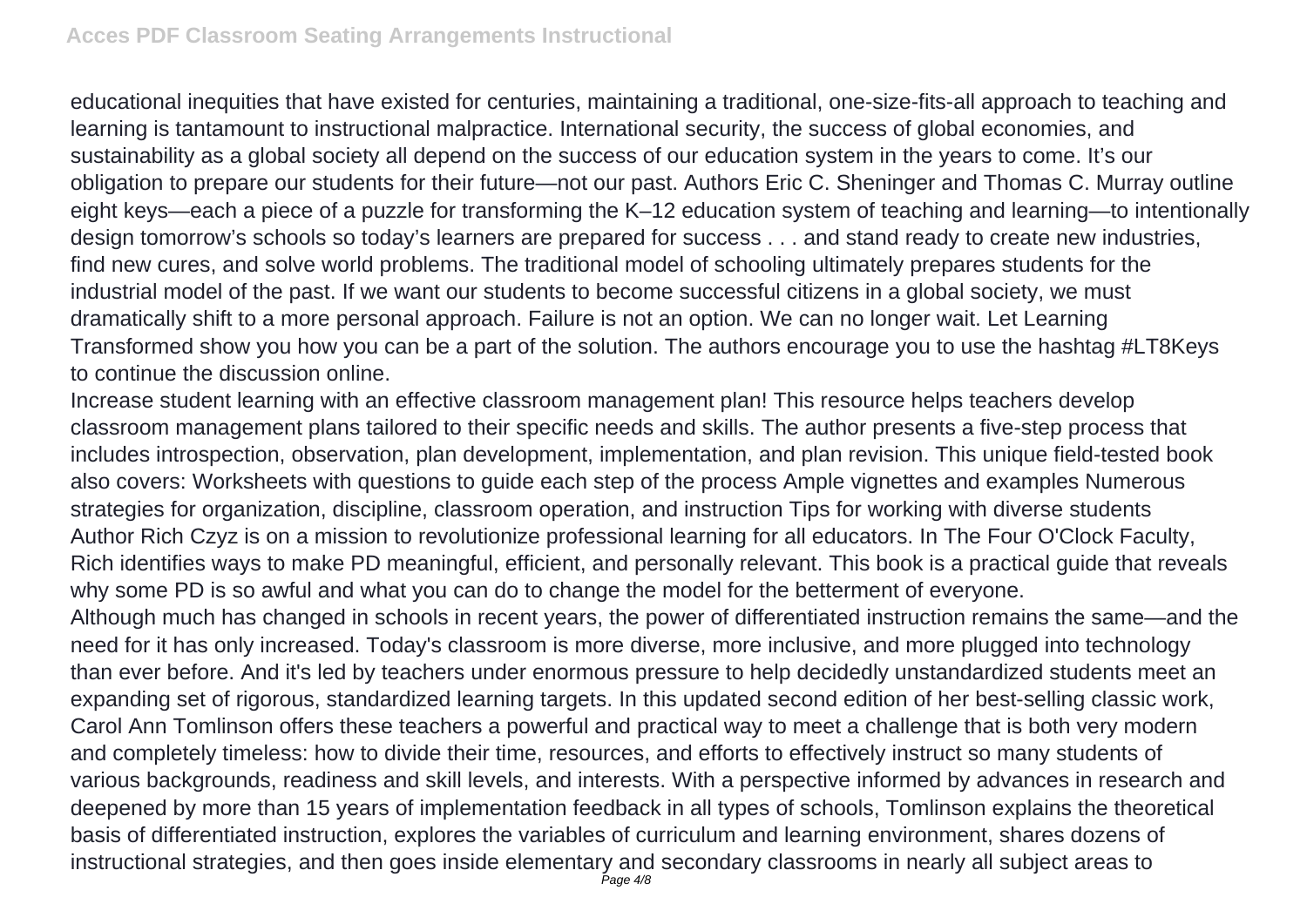illustrate how real teachers are applying differentiation principles and strategies to respond to the needs of all learners. This book's insightful guidance on what to differentiate, how to differentiate, and why lays the groundwork for bringing differentiated instruction into your own classroom or refining the work you already do to help each of your wonderfully unique learners move toward greater knowledge, more advanced skills, and expanded understanding. Today more than ever, The Differentiated Classroom is a must-have staple for every teacher's shelf and every school's professional development collection.

How Students Learn: Science in the Classroom builds on the discoveries detailed in the best-selling How People Learn. Now these findings are presented in a way that teachers can use immediately, to revitalize their work in the classroom for even greater effectiveness. Organized for utility, the book explores how the principles of learning can be applied in science at three levels: elementary, middle, and high school. Leading educators explain in detail how they developed successful curricula and teaching approaches, presenting strategies that serve as models for curriculum development and classroom instruction. Their recounting of personal teaching experiences lends strength and warmth to this volume. This book discusses how to build straightforward science experiments into true understanding of scientific principles. It also features illustrated suggestions for classroom activities.

An ideal guide for new teachers, this resource provides up-to-date, research-based theory and practical applications to help teachers effectively establish and maintain classroom discipline. Learn to create and manage an enriching classroom environment with models that are simple and easy to apply to any classroom situation. Topics include classroom rules, standards of conduct, lesson planning, unruly students, students with special needs, communicating with parents, and more! Packed with background information, underlying principles, and ideas, this book is perfect for staff development sessions.

Learn what a flipped classroom is and why it works, and get the information you need to flip a classroom. You'll also learn the flipped mastery model, where students learn at their own pace, furthering opportunities for personalized education. This simple concept is easily replicable in any classroom, doesn't cost much to implement, and helps foster self-directed learning. Once you flip, you won't want to go back!

The Quarterly Review of Distance Education is a rigorously refereed journal publishing articles, research briefs, reviews, and editorials dealing with the theories, research, and practices of distance education. The Quarterly Review publishes articles that utilize various methodologies that permit generalizable results which help guide the practice of the field of distance education in the public and private sectors. The Quarterly Review publishes full-length manuscripts as well as research briefs, editorials, reviews of programs and scholarly works, and columns. The Quarterly Review defines distance education as institutionally-based formal education in which the learning group is separated and interactive technologies are used to unite the learning group.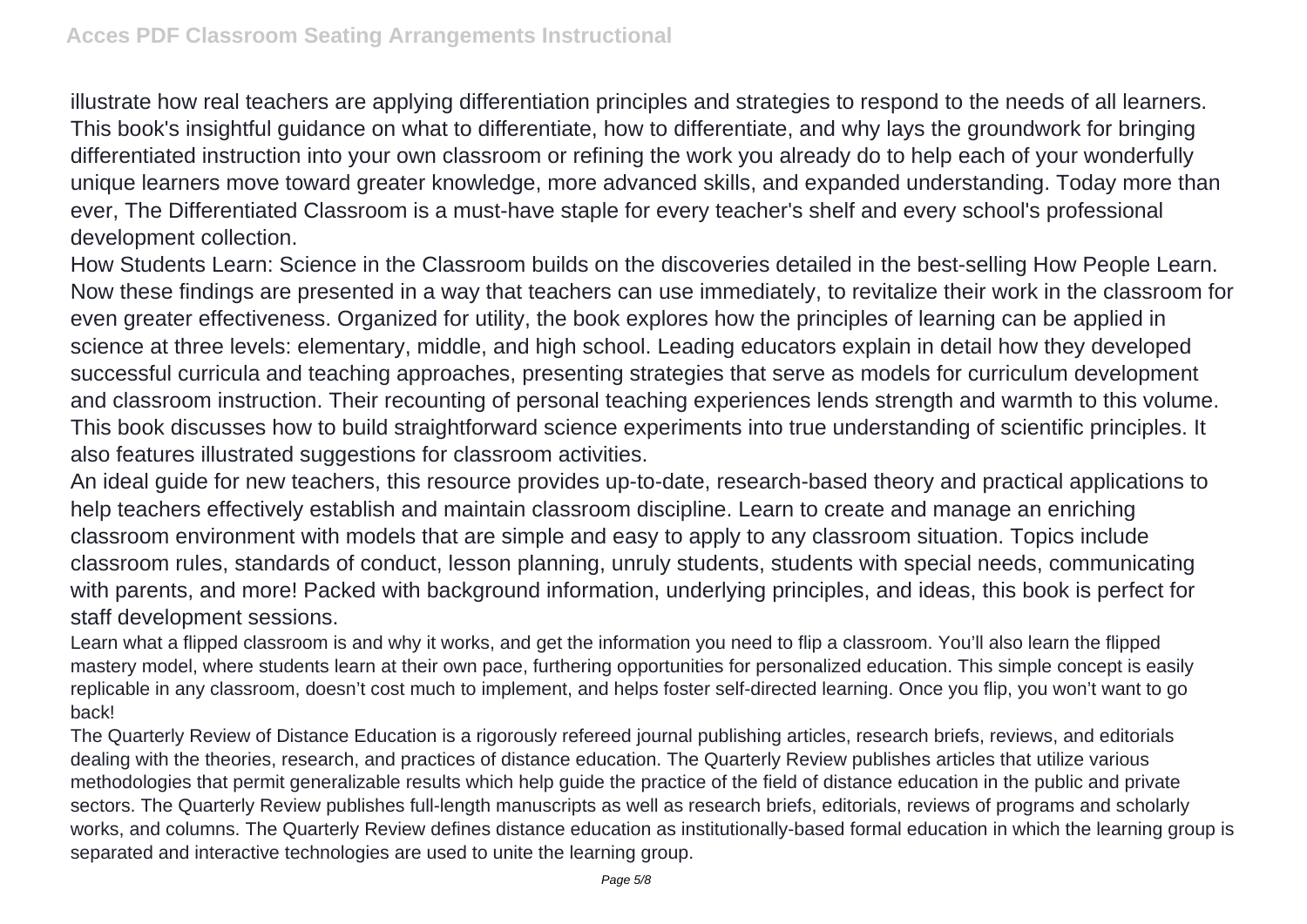The purpose of this study is to examine the effectiveness of classroom seating arrangements across content areas. This is predicated on the notion that classroom seating arrangements are the most important part of establishing the physical classroom environment. What classroom seating arrangements do is set the overall atmosphere, or mood, for any given classroom. To that end, they set the stage for the possibility of effective teacher-student relationships. When considering that classroom seating arrangements are organized by teachers into logical, methodical design structures, those arrangements are meant to best facilitate student learning and make use of the teacher's individual teaching style. The findings of this study can contribute to the existing literature or knowledge base about the problem of classroom seating arrangements by more clearly defining what "effectiveness" is in contrast to what "ineffectiveness" is.

The authors include a complete glossary of terms, plus guidelines for academic instruction, behavioral interventions, classroom accommodations, placement options, assessments, and transition services for students with LD.

"This easily accessible book is likely to influence the practice of any teacher reading it, whether or not their pupils are already experienced at shifting the furniture!" Primary Practice Classroom organization plays a greater role in children's learning than is generally recognized. Moreover, research studies of primary teaching have repeatedly shown that the way classrooms are usually organized makes learning unnecessarily difficult for most children. Re-organizing Primary Classroom Learning explains the evidence that should prompt primary schools to think again about the contexts in which children are expected to concentrate and learn. New ways of arranging classrooms are illustrated through case studies of teachers who take a flexible and strategic approach to the organization of learning. These demonstrate how children's attention and behaviour can benefit from creating a better match between working contexts and tasks. Suggestions and resources are provided to help teachers review how they and their children work, and to plan and evaluate ways of using their classrooms more effectively to support learning. A website, run by the authors, offers further examples and support

(http/:education.ntu.ac.uk/research/primary\_class\_org). Re-organizing Primary Classroom Learning is written for primary teachers and headteachers who are curious and keen to improve the quality of children's learning and progress. It raises fundamental questions about accepted practice and offers realistic alternatives and encouragement to innovate.

Written to address the contemporary challenges facing teachers and trainers in traditional and non-traditional settings, this text offers a comprehensive collection of research focusing on the role and effects of communication in instructional environments. With accessible research for students, teachers, and educational leaders, the Handbook of Instructional Communication enhances an individual's ability to understand instructional communication research, plan and conduct instructional communication research, practice effective instructional communication, and consult with other teachers and trainers about their use of instructional communication.

Using examples from real classrooms, this insightful book demonstrates how gathering and analyzing data about patterns in verbal and nonverbal classroom communication can boost the learning process.

The purpose of this study was to determine if changing seating arrangements affected student behavior. I used three seating arrangements, which included the traditional row seating, horseshoe seating, and pod seating arrangements. Student behavior was measured by a teacher intervention tally list, student surveys, and a teacher journal. This study was designed to be administered over a 45-day period with each seating arrangement existing for 15 days in two consecutive Geometry classrooms. My findings substantiated that the pod seating arrangement was the most effective seating arrangement for these geometry students and my teaching style.

Review comment on the first edition "Wheldall asks himself and his readers what has transpired within the field of educational psychology ...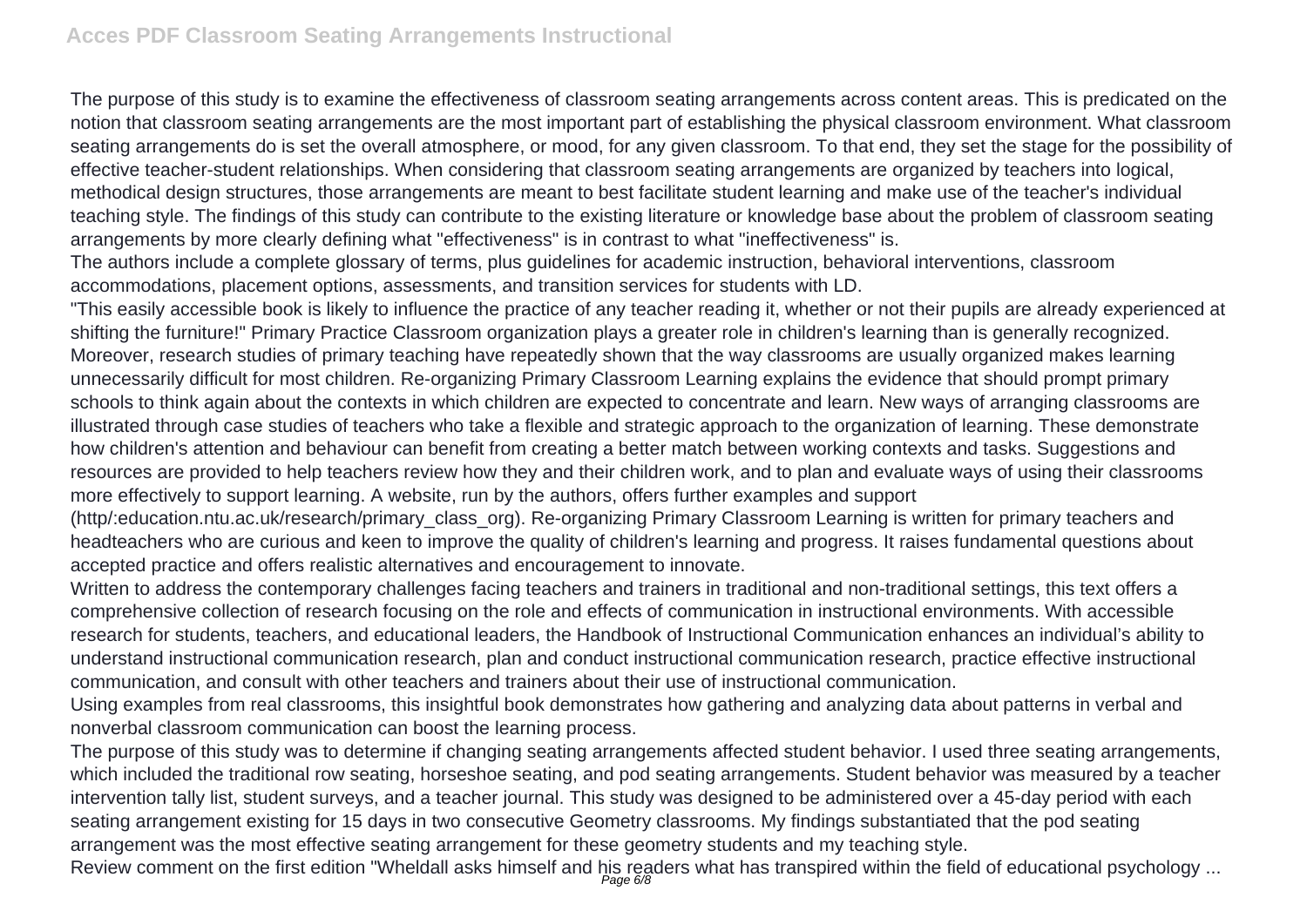and what its relevance actually is for teaching, learning and education. As such it is a 'must read' for all educational psychologists, students of educational psychology, teachers and teacher trainers." Professor Paul Kirschner, Open Universiteit, British Journal of Educational Technology What is the relevance of educational psychology in the twenty first century? In this collection of essays, leading educational psychologists reflect on the seminal developments which have been made in the field over the past twenty five years or so and assess how far we have progressed. Given a broad and personal remit to address a range of issues, the contributors review and critique a variety of topics, including: intelligence; communication; family environments; individual differences; reading; peer learning; classroom behaviour; and higher education. Providing provocative and challenging insights into the state of contemporary educational psychology, the contributors acknowledge throughout the successes and progression in the field, but with a critical edge and a challenge being thrown down to psychologists of education to make study more seriously informed and as a consequence, reformed. Now in its second edition this compelling text for students and researchers is thoroughly updated and includes four new chapters.

Targeted for pre-service and in-service teachers, this book is a guide to "what to do and how to do it in a very practical sense." It addresses four essential topics: organizing and planning for instruction, classroom management, instructional techniques, and assessment. Each of the areas is addressed in a user-friendly, resource-style format, and includes activities and templates to provide readers with a framework for developing their own styles. Coverage of the four main topics is arranged in sub-topics that follow a five-step format of conceptualization, content, planning, implementation, and reflection.

Shares practical ideas for facilitating reading fluency in elementary school students, includes assessments, strategies, and word lists. This is the eBook of the printed book and may not include any media, website access codes, or print supplements that may come packaged with the bound book. NOTE: Used books, rentals, and purchases made outside of Pearson If purchasing or renting from companies other than Pearson, the access codes for the Enhanced Pearson eText may not be included, may be incorrect, or may be previously redeemed. Check with the seller before completing your purchase. This package includes the Enhanced Pearson eText with MyEducationLab and the loose-leaf version The Fourth Edition of Marilyn Friend's Special Education: Contemporary Perspectives for School Professionals gives the most authentic, current, research-based introductory account on the field of special education to date. Advocating real teachers, real families and students, real classrooms, and real research, this comprehensive resource emphasizes contemporary concepts and evidence-based practices that prepare teachers and other education professionals for their evolving roles in education and the well-being of students with disabilities. Combining current research with practical information, the text offers structure and predictability for novices to the field of special education and for educators working in this challenging age of high standards and accountability. Thoroughly revised and updated and throughout to provide a multi-dimensional view of the field, with a mix of key concepts and immediately applicable information, the new edition emphasizes: the specific disability areas, the historical background and characteristics of special education students, prevalence data, assessment, service delivery, research-based instructional practices, parent perspectives, issues related to the disability area, curriculum access, inclusive practices, professional collaboration, student diversity, RTI, technological advancements, and now the text is written to reach a broader range of professionals working in the field. Because special education is made up of real children and real professionals, the author helps to put a "face" on the field to enliven and authenticate the information for novices. Each chapter features stories of individuals with disabilities, from the parents of children with disabilities, and from professionals who work in the field. Readers of this truly exceptional resource will come away with the best understanding of the expectations for educators and students, and learn how critical concepts translate